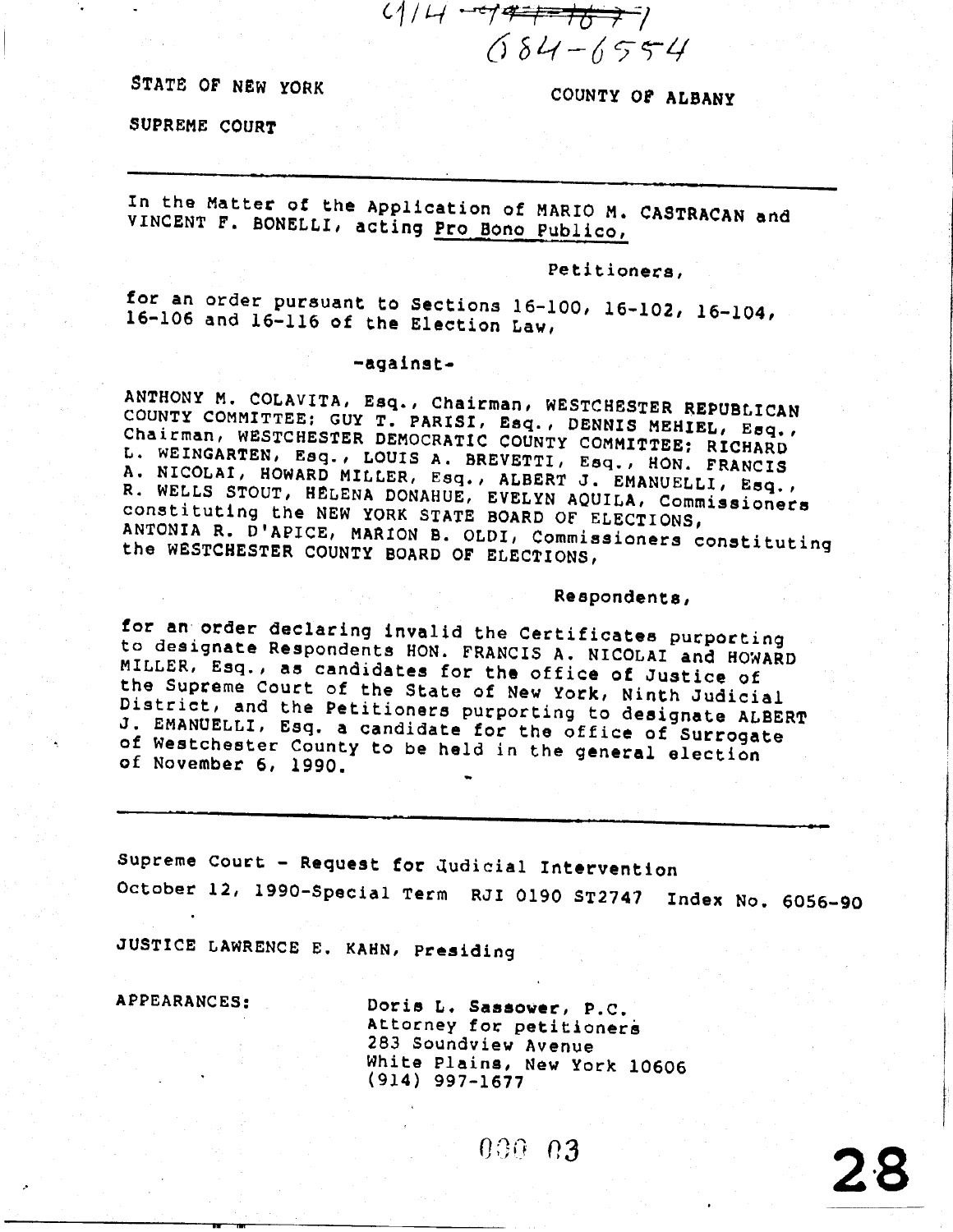## APPEARANCES: (Continued)

Thomas J. Abinanti, Esq. Attorney for NICOLAI Six Chester Avenue White Plains, New York 10601  $(914) 328 - 9000$ 

Marilyn J. Slaatten, Esq. County Attorney Attorney for D'APICE & OLDI Michaelian Office Building 148 Martine Avenue White Plains, New York 10601  $(914)$  285-2696

Scolari, Brevetti, Goldsmith & Weiss, P.C. Attorneys for BREVETTI 230 Park Avenue. New York, New York 10169  $(212)$  370-1000

Guy T. Parisi, Esq. 112 Woods End Road Chappaqua, New York 10514  $(914)$  238-5048

Hall, Dickler, Lawler, Kent & Friedman Sam Yasgur, Esq. Attorneys for EMANUELLI 11 Martine Avenue White Plains, New York 10606  $(914)$  428-3232

Aldo V. Vitagliano, P.C. 150 Purchase Street Rye, New York 10580  $(914) 921 - 0333$ 

Hashmall, Sheer, Bank & Geist Attorneys for MEHIEL, WESTCHESTER DEMOCRATIC COUNTY COMMITTEE & WEINGARTEN 235 Mamaroneck Avenue White Plains, New York 10605  $(914) 761 - 9111$ 

Sanford S. Dranoff, Esq. Attorney for HOWARD MILLER One Blue Hill Plaza P.O. Box 1629 Pearl River, New York 10965-8629  $(914) 735 - 6200$ 

000 04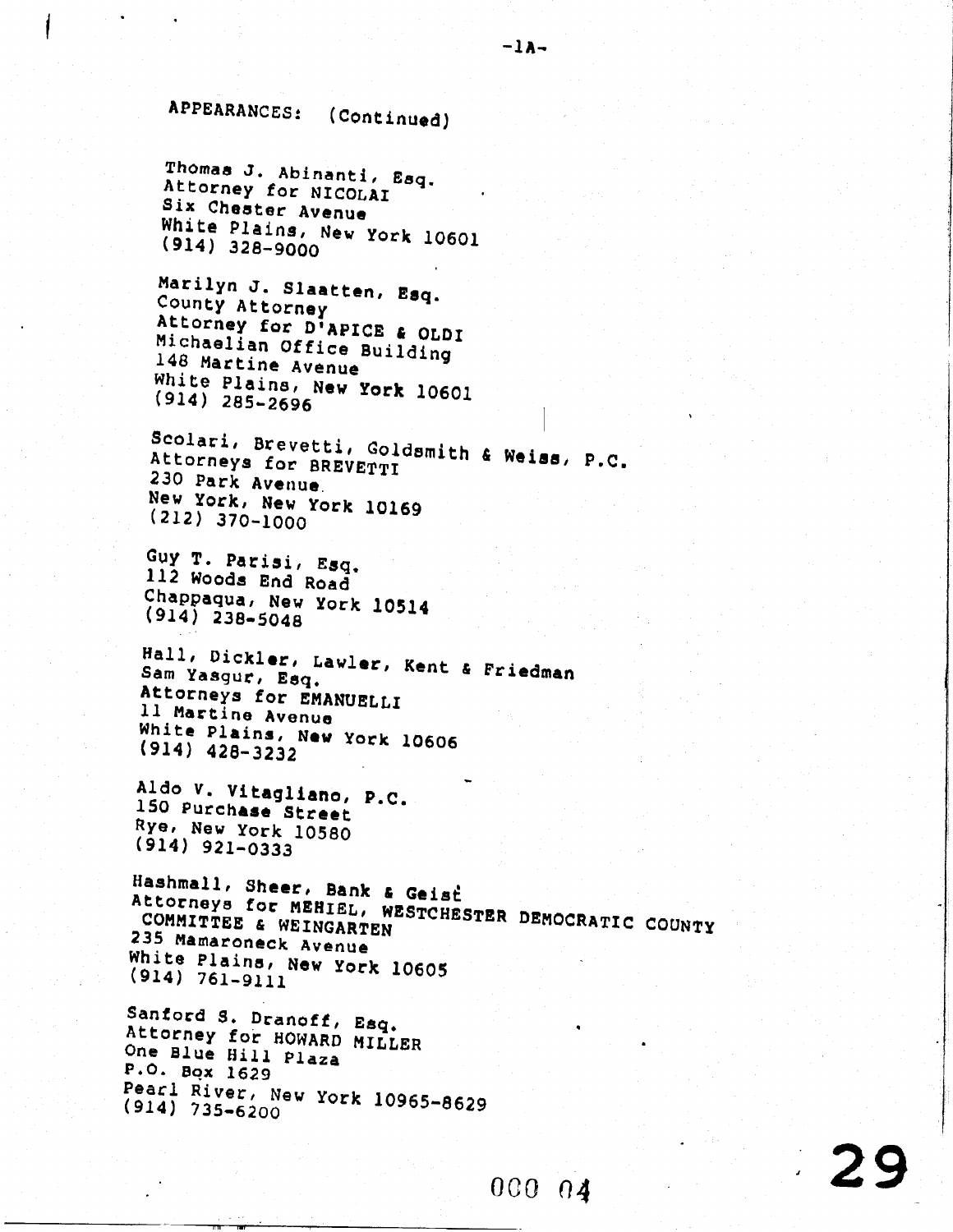## KAHN, J.

This proceeding seeks to review the nomination of three candidates for election to the office of Justice of the Supreme Court for the Ninth Judicial District of the State of Specific reference is made to the September 18, New York, 1990 Republican Judicial Convention and the September 24, 1990 Democratic Judicial Convention. The actions taken at the aforesaid conventions purport to be in furtherance of a written resolution of the Westchester County Republican and Democratic Committees, which adopted a three-year plan for the cross-endorsement of various judges for County Court, Family Court, Surrogate Court and Supreme Court. In this regard, there is no dispute that the resolution exists or that it even goes so far as to provide that once nominated, each individual will pledge to "provide equal access and consideration, if any, to the recommendations of the leaders of each major political party in conjunction with proposed judicial appointments." Thus, the agreement appears to even extend to the hiring of staff personnel.

-2-

Various defendants have moved to dismiss upon considerations of jurisdiction, failure to state cause of action, latches, statute of limitations, etc. Petitioners have also sought a directive from the court that certain respondents are in default for having failed to timely serve pleadings or defectively verified pleadings. However, in the

000 05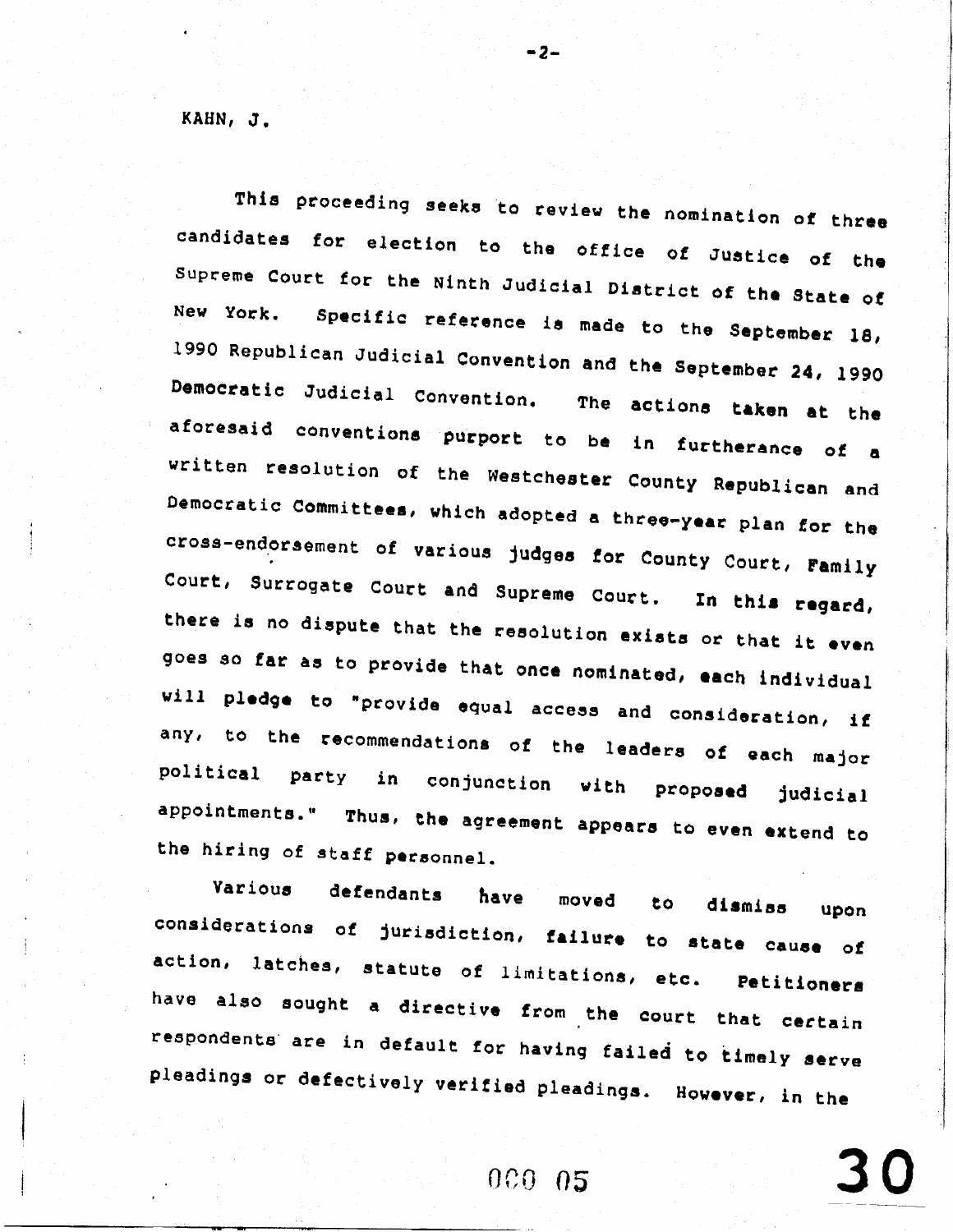interests of judicial economy and with an acknowledgment that this decision must be rendered in an exceedingly expeditious manner, the court shall directly address the merits of the petition itself, in order that the inevitable appeal process may be commenced in a timely fashion.

 $-3-$ 

Cross-endorsement of judicial candidates by the major political parties has long been the subject of substantial concern among various segments of the voting public. It has been the focus of study by the Commission on Government Integrity, The Fund for Modern Courts, and even the Chief Judge of the Court of Appeals. However, and most importantly in the context of this judicial proceeding, the practice of cross-endorsement of judicial candidates is not presently prohibited by the Election Law. Further, while enforceability of the purported resolution would appear to be exceedingly questionable, the reality is that it does not result in the nomination or designation of a candidate for Supreme Court Justice. Qnly the delegates to a properly convened Judicial District convention can take such action (Election Law, section 6-106).

The Court of Appeals has reiterated that the Legislature ٥f this State "manifested an has intent of non-interference with the internal affairs of political deneral parties." (Bloom v Nataro, 67 NY2d 1048, 1049). "[J]udicial intervention should only be undertaken as a last resort." (Matter of Bachmann v Coyne, 99 AD2d 742.) Certainly, any

 $000.06$